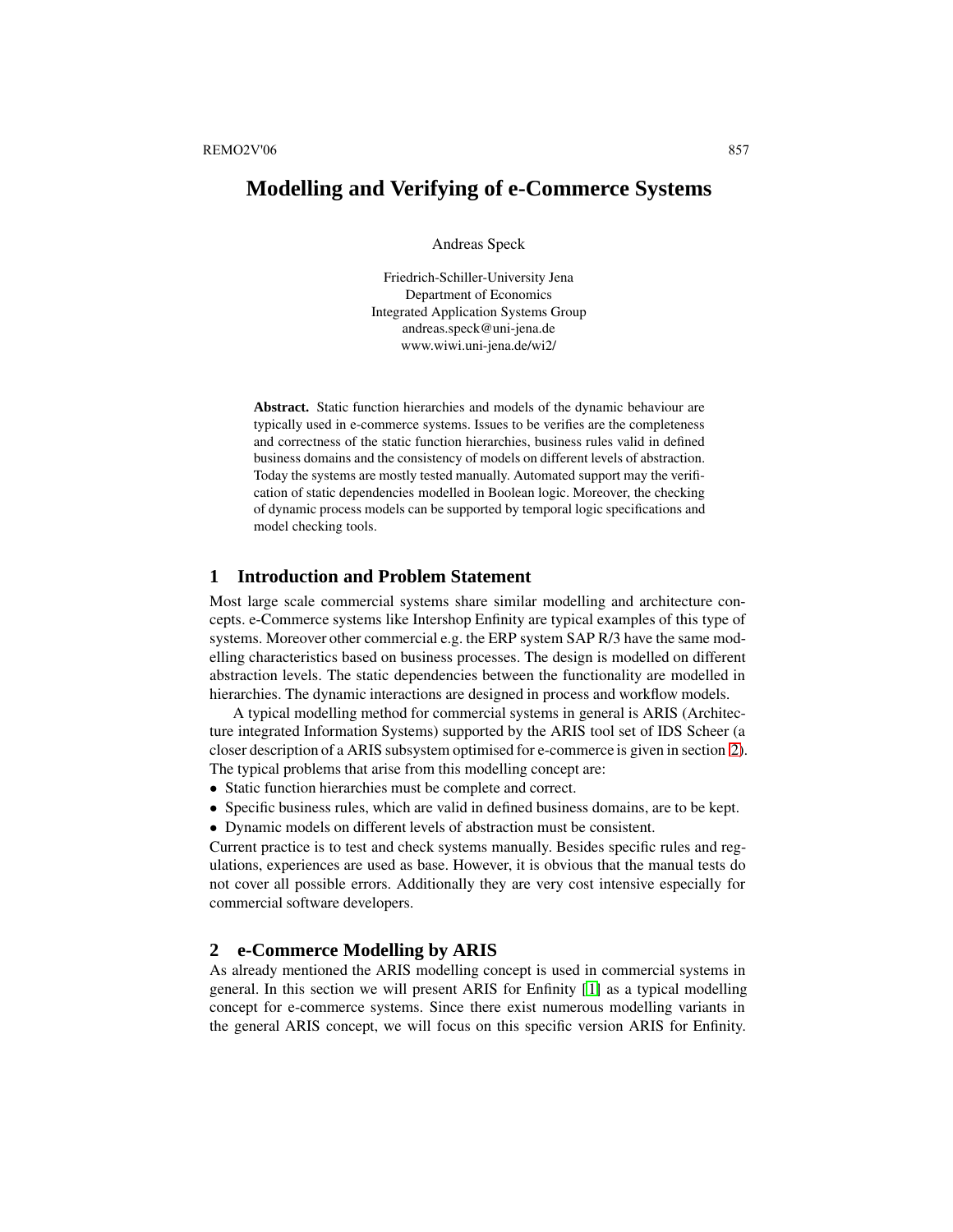

<span id="page-1-0"></span>**Table 1.** Model Types of the ARIS Method (ARIS for Enfinity)

However the ARIS for Enfinity modelling concept must still be considered as a very generic model for e-commerce systems and may be applied for other systems e.g. like mySAP. As there exist no final standards in e-commerce modelling (currently on base of Web Services and BPEL4WS first approaches towards standardisation are in progress) ARIS for Enfinity already gives a clear outlook on the future standard. Since there are clear parallels between future BPEL4WS modelling and the already successfully applied ARIS for Enfinity, this paper is based on the ARIS for Enfinity experiences.

ARIS for Enfinity supports four layers of abstraction. The layers one to three are standard in large scaled-commerce systems and other commercial applications. Only the fourth layer uses an Enfinity specific model presentation (*Intershop Pipelines*). However the basic concept is also base of generic modelling like in BPEL4WS, which bears considerable similarities to the *Intershop Pipelines*.

- 1. *Business Scenarios* define the basic core, coarse grain elements of the e-commerce application. They are very abstract. The verification on this level is and will be done by human experts. Automation is not desirable.
- 2. *Business Process Overview* provides the overview over the functionality (main functions). Usually only the static relations of the functions are considered (function hierarchies).
- 3. *Business Processes* describe the dynamic processes in the system. Yet, the models are abstract. However, the business process models may be refined to the concrete workflows. Usually EPCs (*Event-driven Process Chains*, [[6\]](#page-6-1)) are applied as modelling technique.
- 4. *Workflows* describe the executable processes of the system. Intershop invented a proprietary model: *Intershop Pipelines*, which are on the one hand graphical models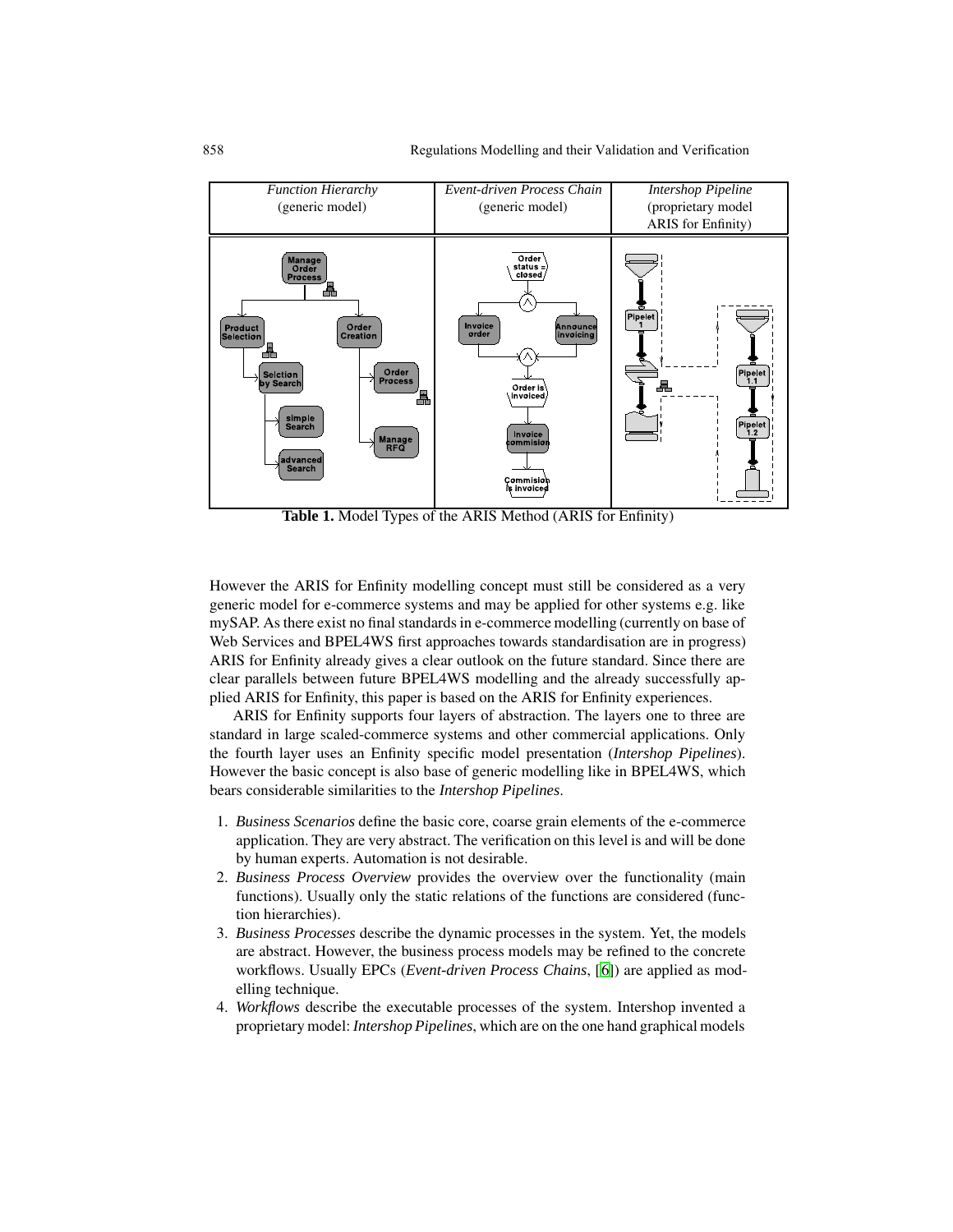#### REMO2V'06 859

and on the other hand are interpreted by the application server of the e-commerce system. Modelling languages on a similar level are web-service descriptions like BPEL4WS (which are issue of standardisation at the moment).

The different ARIS model types are depicted in table [1.](#page-1-0) The *Function Hierarchy* shows which function is member of which other function.

The dynamic model *Event-driven Process Chain* is a rather abstract process description. The main elements are the functions (rounded rectangles) and the events (hexagons) which are connected by the organisational flow (arrows) and the logic connectors (Boolean AND as depicted as well as OR and XOR). Examples of further elements are organisational units executing certain functions, deliveries or application systems providing functions.

The *Intershop Pipeline Models* include different types of nodes: *Pipelet nodes* implement the re-usable specific business function. This business function is realised by a small Java class. For more complex operations these classes call library code (in the *persistence layer*), e.g. access to data bases or other systems. *Control nodes* define the control flow of *Pipelines*. An example in the table is the call of a *Sub-Pipeline* or the termination of this *Sub-Pipeline*. The interaction of the *Pipelines* and the web pages (*templates*) exported to the web clients is described in *interaction nodes*. These nodes define which data a *Pipeline* receives from a template activating the *Pipeline* (start interaction) and which data is delivered to the resulting *template* (interaction).



**Fig. 1.** UML Function Hierarchy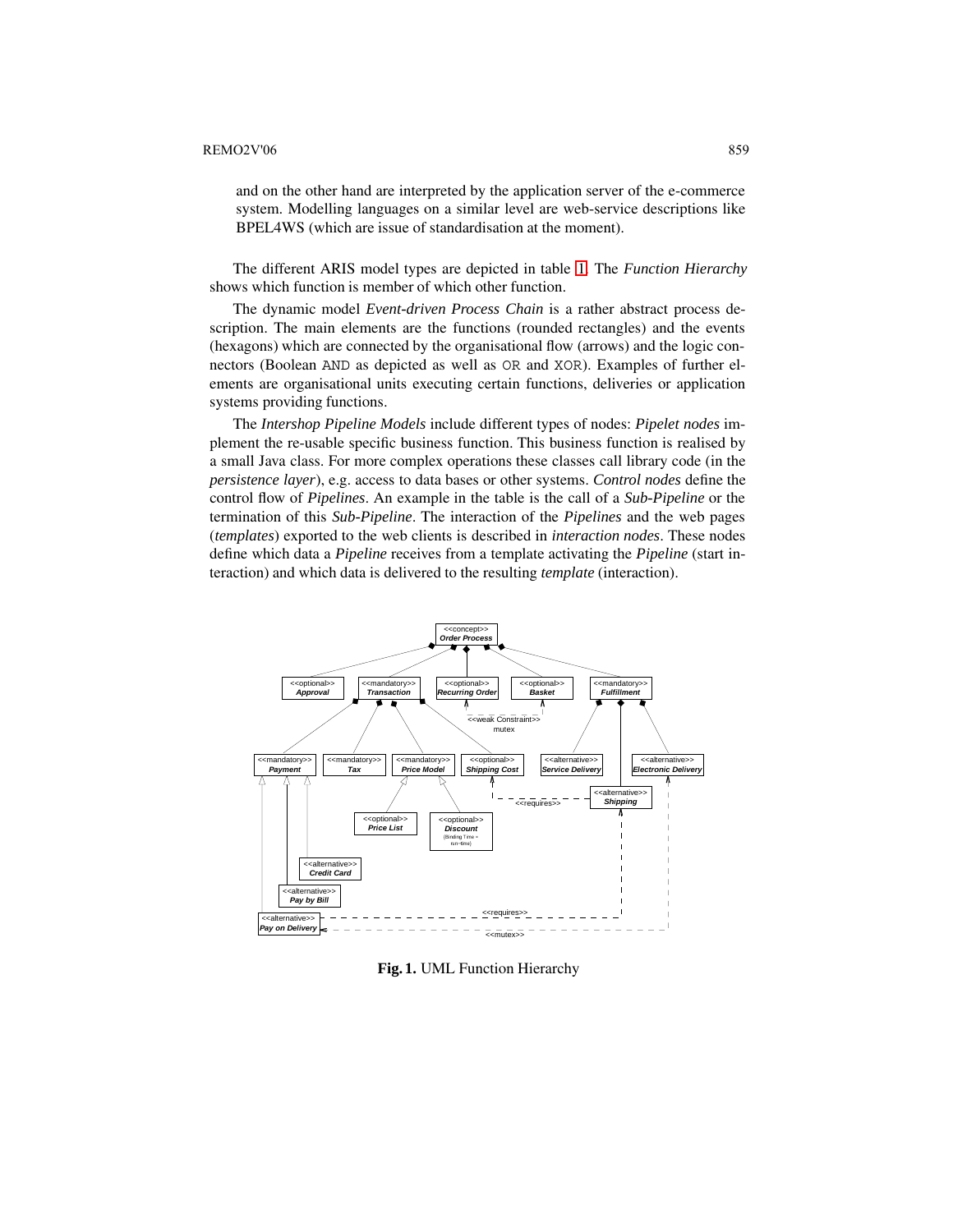## **3 Verification Concepts**

### **3.1 Static Function Hierarchies**

The static function hierarchies are rather easy to verify. The configurations of functions may be represented by Boolean formulae [\[8\]](#page-6-2) which may be verified automatically (e.g. by theorem proofer or term rewriting).

The more interesting question is how to visualise the hierarchy. One possibility may be to extend the ARIS model. Another alternative is to apply a more complex model. UML class models may serve as compromise. They support numerous expressive modelling elements and can be exported from the ARIS tools.

Besides the ordinary inclusion relationship (represented by aggregation) there exist variability (inheritance). Functions may be mandatory (AND), optional (OR) or alternative (XOR). Moreover cross-tree constraints are introduced (either both functions required or are mutual exclusive).

Typical rules on the level of static function hierarchies are:

- The number of times specific functions have to occur. E.g. a web-shop does not support all types of payment or delivery which are potentially possible.
- The locations in the hierarchy, where functions or sub-hierarchies of functions are placed, are relevant.

Depending on the specific application type (called solution) like business to business (B2B), business to consumer (B2C) or e-procurement there are variants (considered as rules) in the characteristic hierarchies, e.g. B2C and e-procurement solutions offer a comparatively large, predefined sub-hierarchy of price management functions while B2B solutions support only a single function.



<span id="page-3-0"></span>**Fig. 2.** Example: *Login and Presentation Process*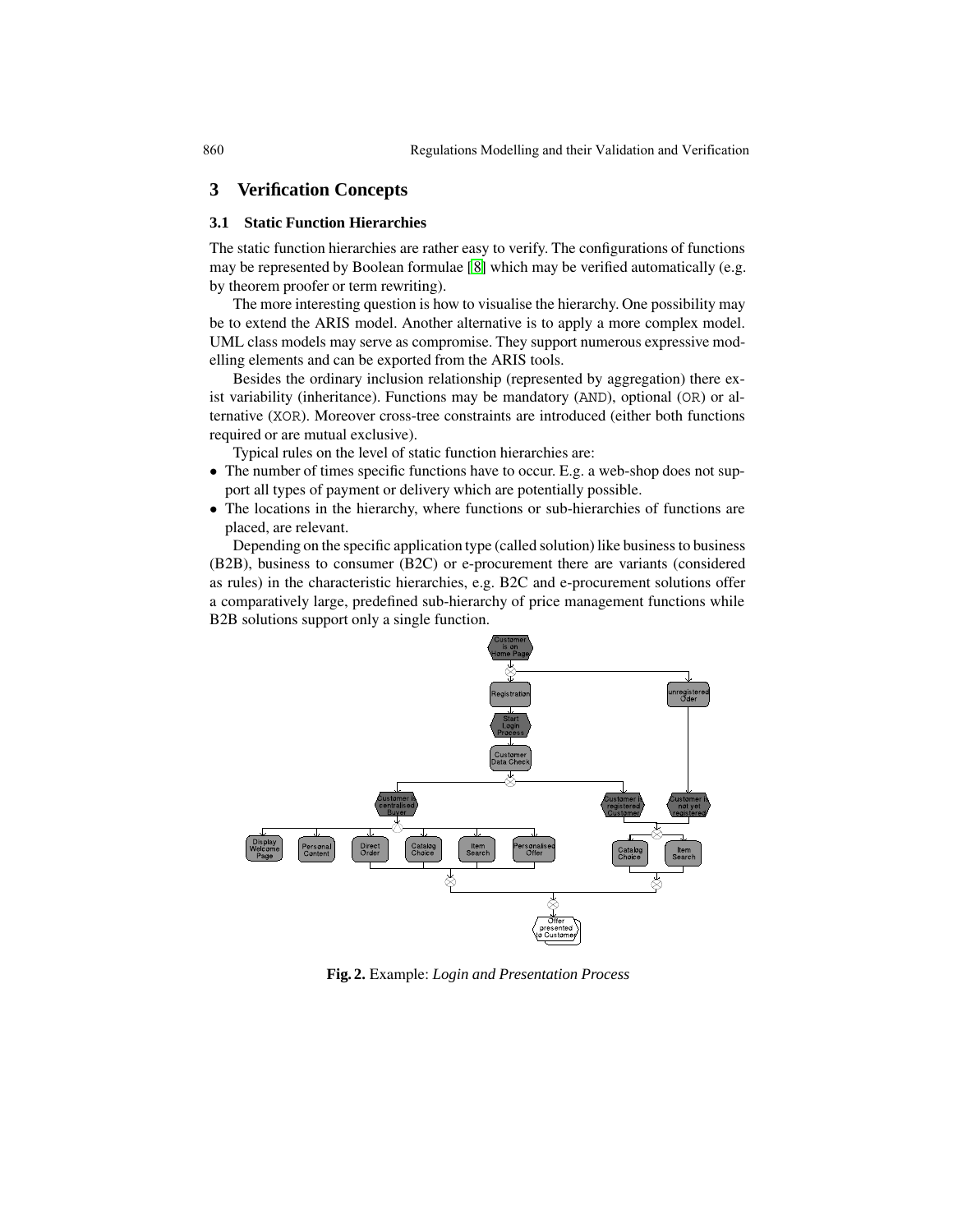#### <span id="page-4-1"></span> $REMO2V'06$  861

#### **3.2 Business Rules in Dynamic Models**

At Intershop a set of business rules (best practices) have been collected. Usually these rules are base of the manual testing. Figure [2](#page-3-0) shows a business process to be verified. This process describes the login and identification of a customer and the resulting different purchase and presentation functions. In contrast to the most other process models the chosen example is quite small and easy to overlook. Usually the models are much larger.

These rules, which have to be verified, deal with the temporal dependencies. Therefore they can be transformed in temporal logic. In our case we apply *Computational Tree Logic* (CTL) which is supported by the model checking tool *Symbolic Model Validation* (SMV) [\[7\]](#page-6-3). The process models are transformed to automata verified by SMV.

1. A customer must be presented a catalogue choice in all cases. This rule is valid for all customer categories. An appropriate CTL formula representing this rule is: AG(Customer is on Home Page -> AF(Catalog Choice)) It is generally assumed **A**lways **G**lobally (AG) that the customer is already an the

home page of the shop (*Customer is on Home Page* =  $\top$ ). Now it has to be verified that this precondition implies **A**lways in the **F**uture (AF) the customer will have a *Catalog Choice*. There is no path that will not lead to *Catalog Choice*.

2. In this example a path has to be identified on which customer data are checked (is true). Here we have to check that there is no state where customer data are checked in order to receive a counter-example form the model checker. AG(Customer is on Home Page -> AG(!Customer Data Check)) Again, we start with the same assumption as in the first example  $(Customer_is\_on\_Home\_Page = \top).$ 

The results of the SMV model checker are shown in figure [3.](#page-4-0)



**Fig. 3.** SMV Checking Results

<span id="page-4-0"></span>Further examples for best practices / business rules are:

- Before a customer pays always a product presentation page is shown.
- There is no path which leads to an unintended loss of the content in the customer's shopping cart.
- The customer's order may be identified in the different subsystems (ERP, logistic system or e-commerce system).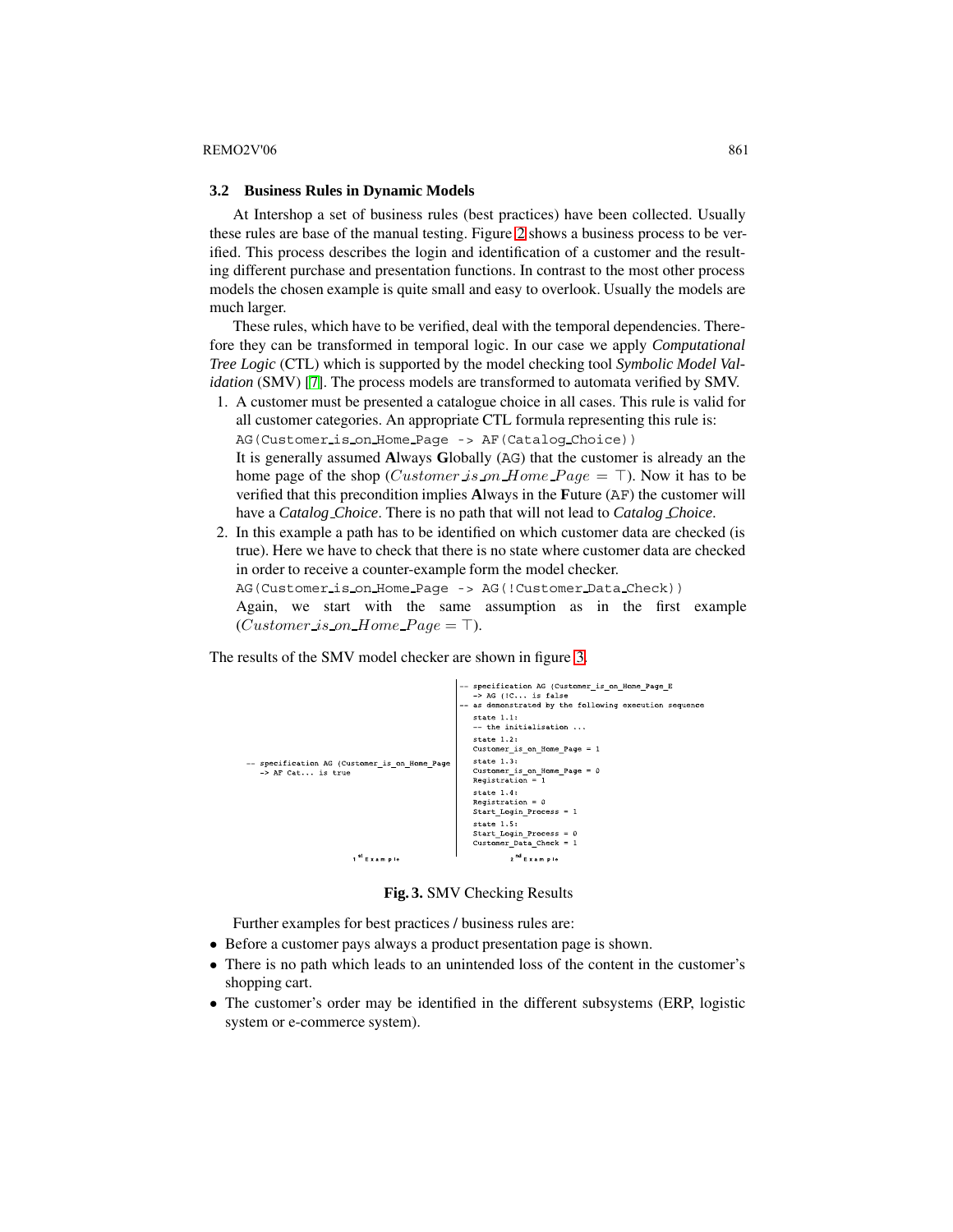#### **3.3 Consistency between Models on Different Levels of Abstraction**

There are no typical rules for the refinement of more abstract models (e.g. EPC models) to more detailed ones (e.g. *Pipelines* or BPEL4WS). However, usually characteristic sequences in abstract models should appear in detailed models. These characteristic sequences may serve as specifications, which have to be verified. These sequences may be considered as a rules which are then checked as demonstrated in section [3.2.](#page-4-1) However up to now there is little research how to manage this kind of very specific rules which are different for each application. The versioning approach for static features like presented in [\[8\]](#page-6-2) may be starting point for future work.

### **4 Related Approaches**

In hardware verification there are a considerable number of model checking approaches. The verification of software and specifically the dynamic processes is still at it's very beginning. An early example for software checking is Bandera, an integrated collection of program analysis and transformation components [ [4\]](#page-6-4), which allows to validate Java code to a certain extend (e.g. limited lines of code).

Assuming the system is developed starting with manually produced state charts (as realised in [\[3\]](#page-6-5) and [\[2\]](#page-6-6), for instance) it is possible to translate programs and requirements applying a generation technique. However, consistency problems arise if the model is produced independently from the implementation.

The validation of the behaviour of components is also related to this work since it meets the problems in the lower abstraction levels. In [\[10\]](#page-6-7) an approach called PACC is presented. It allows component certification and documentation. The approach considers enforcing predefined and designed interaction patterns. Another approach to model and validate the dynamic activities of components may be found in [ [9\]](#page-6-8). In this approach model checking is explicitly applied in order to validate the behaviour of the components and composites.

Some approaches deal with the validation of workflows in general by applying model checkers. An example for a workflow checking approach is [ [5\]](#page-6-9). Here web service workflows are to be validated.

### **5 Conclusion and Future Work**

The testing of large scale commercial systems such as e-commerce systems is currently manually realised. Function hierarchies may be modelled in Boolean logic which are automatically verified by theorem proofer or with term rewriting. The checking of dynamic process models (e.g. against business rules) can be supported by temporal logic and model checking techniques.

Future work will be to improve the workflow models on the most detailed level. Further semantic information has to be captured. Code characteristics of the *Pipelets* will be included in the models.

Another issue is the improvement of the model checking technology. Since the SMV is quite optimal for the representation of hardware, the support of workflows and software requires new verification systems to be invented. Specifically properties (e.g. representing further semantics) and their hierarchical arrangement have to be dealt with.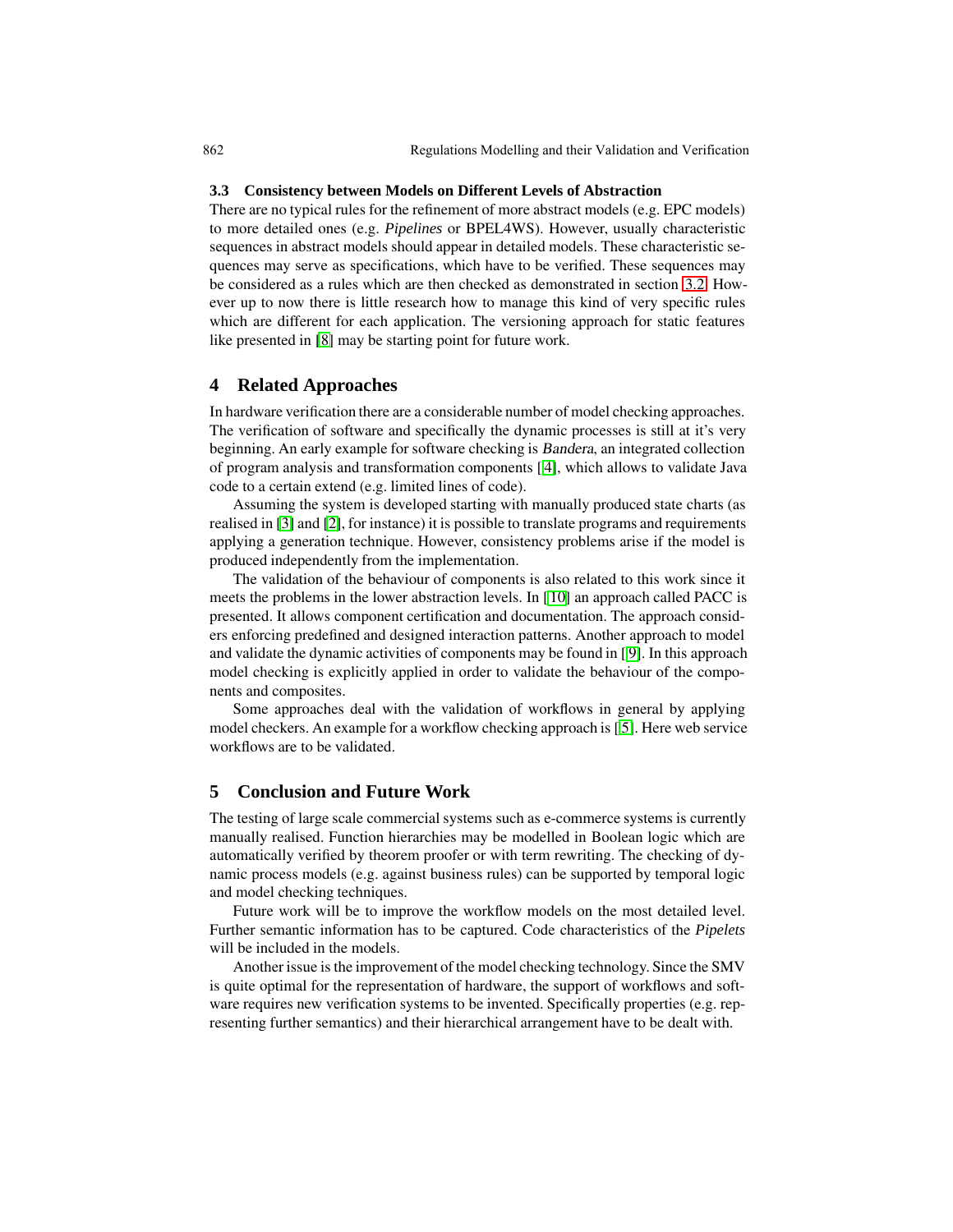#### $REMO2V'06$  863

### <span id="page-6-0"></span>**References**

- <span id="page-6-6"></span>1. M. Breitling. Business Consulting, Service Packages & Benefits. Technical report, Intershop Customer Services, Jena, 2002.
- <span id="page-6-5"></span>2. E.M. Clarke and W. Heinle. Modular translation of statecharts to smv. Technical Report CMU-CS-00-XXX, Department of Computer Science, CMU, Pittsburgh, 1998.
- 3. K. Fisler, S. Krishnamurthi, D. Batory, and J. Liu. A Model Checking Framework for Layered Command and Control Software. In *Proceedings of the Workshop on Engineering Automation for Software Intensive System Integration*, June 2001.
- <span id="page-6-4"></span>4. J. Hatcliff, C. Pasareanu, R. S. Laubach, and H. Zheng. Bandera: Extracting Finite-state Models from Java Source Code. In *Proceedings of the 22nd International Conference on Software Engineering*, June 2000.
- <span id="page-6-9"></span>5. C. Karamanolis, Giannakopoulou D., J. Magee, and S. Wheater. Model Checking of Workflow Schemas. In *In Proc. of the 4th International Enterprise Distributed Object Computing Conference (EDOC'00)*. IEEE Computer Society, 2000.
- <span id="page-6-1"></span>6. G. Keller, M. Nüttgens and A.-W. Scheer. Semantische Prozessmodellierung. Technical report Nr. 89, Veröffentlichungen des Instituts für Wirtschaftsinformatik, Saarbrücken, 1992.
- <span id="page-6-3"></span><span id="page-6-2"></span>7. K. McMillan. Symbolic Model Checking. PhD Thesis, CMU, Pittsburgh, 1992.
- 8. E. Pulvermüller, A. Speck, and J. O. Coplien. A Version Model for Aspect Dependencies. In *Proceedings of 2nd International Symposium of Generative and Component-based Software Engineering (GCSE 2001)*, LNCS, Erfurt, Germany, September 2001. Springer.
- <span id="page-6-8"></span>9. A. Speck, E. Pulvermüller, M. Jerger, and B. Franczyk. Component Composition Validation. *International Journal of Applied Mathematics and Computer Science*, 12(4):581–589, 2003.
- <span id="page-6-7"></span>10. J. Stafford and K. Wallnau. Predicting Assembly from Certifiable Components. In *Proceedings of the Workshop on Feature Interaction in Composed Systems, ECOOP 2001, Technical Report No. 2001-14, ISSN 1432-7864*. Universitaet Karlsruhe, June/September 2001.